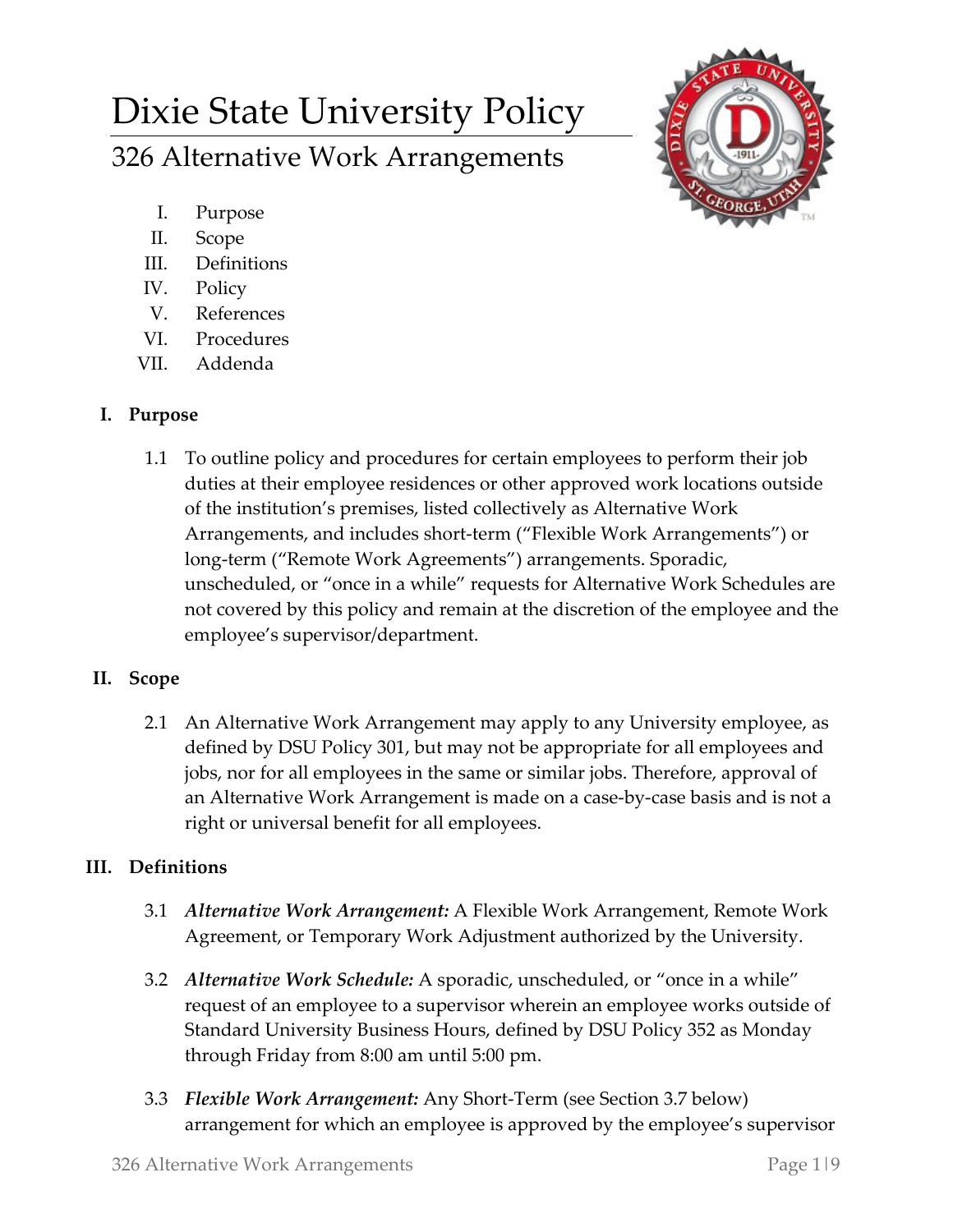and authorized by the University to complete the employee's job duties from a Home Office.

- 3.4 *Home Office:* A designated work area within an employee's residence or other approved work location off of the University Premises.
- 3.5 *Remote Work Agreement:* Any long-term (e.g. longer than one academic semester) agreement for which an employee is approved and allowed to complete the employee's job duties from a Home Office.
- 3.6 *Regularly Assigned Place of Employment:* The location on the University's Premises where an employee is assigned to usually and customarily report for work or perform work.
- 3.7 *Short-Term:* Less than, or equivalent to, one full academic semester.
- 3.8 *Temporary Work Adjustment:* When a Flexible Work Arrangement is instituted or authorized by the University for a broad number of employees due to a need for many University employees to temporarily work remotely, such as during a public health crisis, an infrastructure adverse event, an emergency services calamity, or other irregular circumstance.
- 3.9 *University Premises:* All land, buildings, facilities, and other properties in the possession of, or owned, used, leased, or controlled by the University.

## **IV. Policy**

- 4.1 The University may permit an employee to fulfill the employee's job duties under an Alternative Work Arrangement when it is in the University's best interest and it will maintain or enhance the employee's productivity. An Alternative Work Arrangement is appropriate only when both the abilities of the employee and the nature of the work to be performed meet the minimum criteria set forth below under "Supervisor's Considerations." A supervisor may apply a more rigorous criteria when determining whether an employee and a position are appropriate for an Alternative Work Arrangement. Based on job duties or business-related criteria, a supervisor has discretion to approve or deny an employee's application for an Alternative Work Arrangement.
- 4.2 Supervisor's Considerations:
	- 4.2.1 An employee's ability to perform the employee's job duties in a remote location, as determined by the supervisor's review of the employee's job description.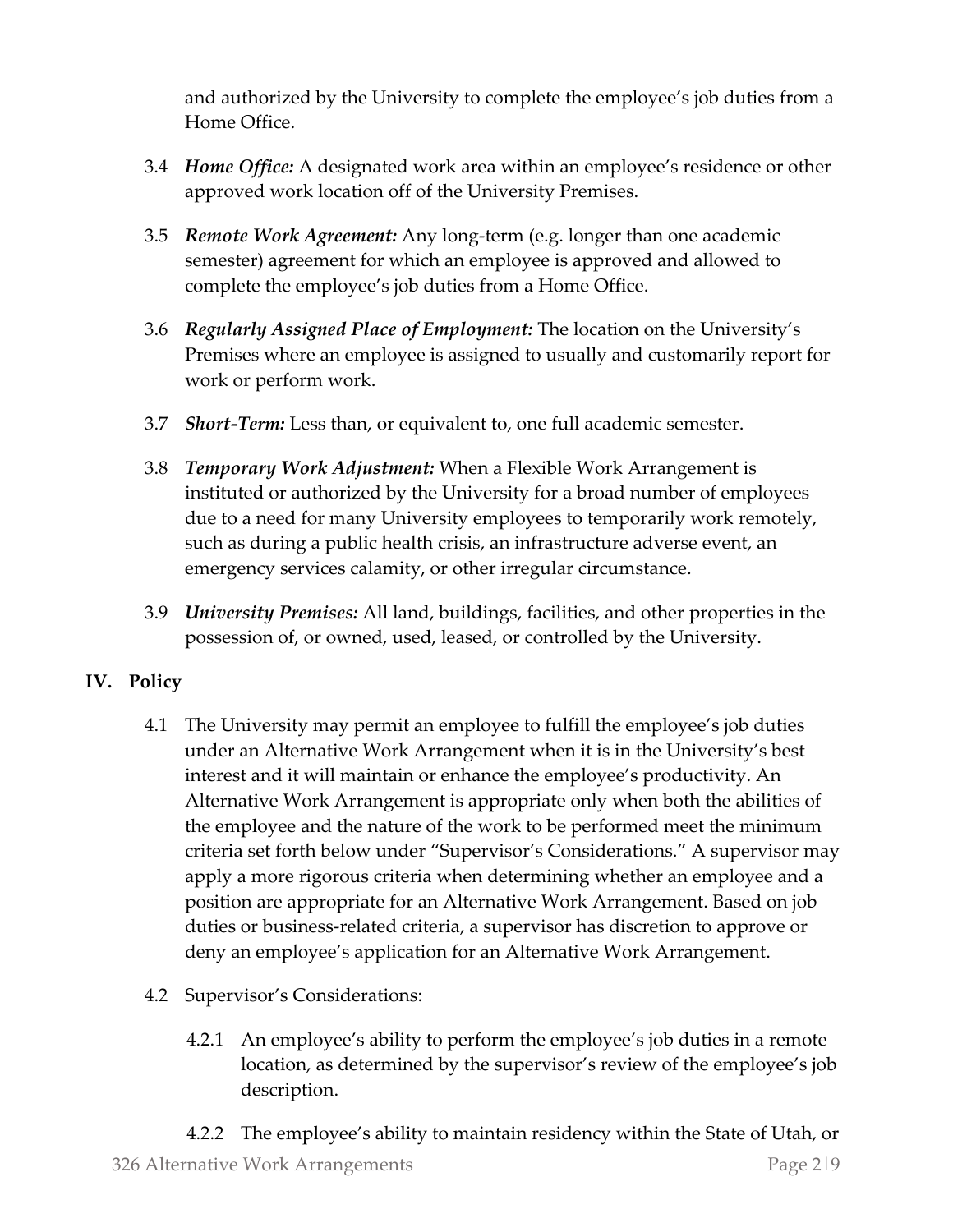a state in which the University has approved employment established. A list of eligible states is available from Human Resources and may only be updated with written approval from Human Resources and the Payroll Office.

- 4.2.3 The employee's performance will not be diminished as a result of the arrangement or agreement because:
	- 4.2.3.1 The employee has a thorough knowledge and understanding of the employee's job duties.
	- 4.2.3.2 The employee has the ability to successfully organize, manage time, work independently and productively with minimal supervision.
	- 4.2.3.3 The employee has at least a satisfactory work history documented in the employee's performance evaluations.
- 4.2.4 The employee's ability to follow all University policies, codes of conduct, and the employee's department rules, practices, guidelines, and procedures, including those regarding professionalism, data security, confidentiality, discipline, time clock entries, and leave/time off requests. This includes but is not limited to maintaining an appropriate and professional background during virtual meetings, wearing appropriate professional attire in virtual meetings, demonstrating professional speech and behavior in virtual meetings and in written communications.
- 4.2.5 The employee's ability to access a Home Office that is safe and free from non-occasional interruptions, such that non-work-related events and activities will not disrupt or interfere with the employee's work at the Home Office.
- 4.2.6 The employee's ability to secure and adequately protect any University information and equipment used at the employee's Home Office by ensuring all protective software and other firewall technology is installed and used on all equipment used by the employee at the Home Office. A supervisor must ensure that all sensitive and confidential information is protected and secured when an employee accesses information from a Home Office.
- 4.3 Any approved Alternative Work Arrangement is applicable only to the current employee in the particular position, and for the approved duration for that employee. An employee who accepts another position at the University must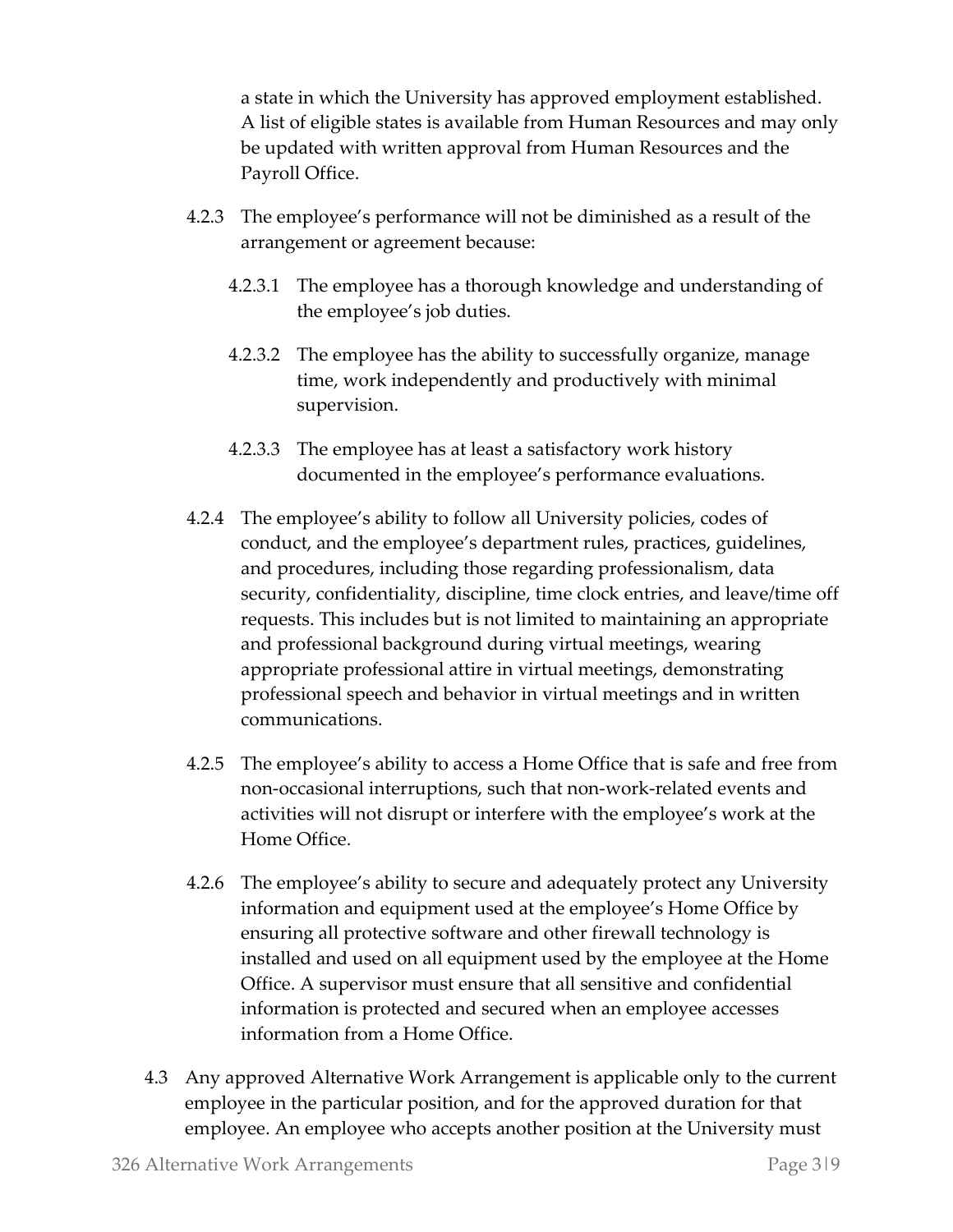reapply for a new Alternative Work Arrangement for any new position accepted by the employee.

- 4.4 An Alternative Work Arrangement is permitted and may be modified by the University at its sole discretion, for any reason. The University reserves the right to terminate any Alternative Work Arrangement at any time and for any reason, thus requiring the employee to resume working from the employee's regularly assigned place of employment on the University Premises in order to maintain ongoing employment.
- 4.5 An employee in an Alternative Work Arrangement is required to maintain a Home Office and should work exclusively in this Home Office. The University is not responsible for the upkeep or safety of the employee's Home Office. The University assumes no ownership rights or responsibilities over the employee's Home Office, and the University will not and cannot be listed on any employee's lease, utilities, homeowner agreement, etc.
	- 4.5.1 A Home Office must be appropriately maintained by an employee who is working offsite/remotely throughout the Alternative Work Arrangement time period, in compliance with OSHA and applicable safety standards set forth by DSU Policy 401. An employee applying for an Alternative Work Arrangement is required to submit with the application a floor plan describing the employee's Home Office location, including furniture, equipment and electrical outlets, and also submit with the application a photograph of the employee's Home Office.
	- 4.5.2 In the event of a work-related injury, an employee's Home Office may be subject to inspection by the University's Risk Management and/or Human Resources' office for suitability as an alternative work location for the employee. Reasonable efforts will be made to schedule such inspections in advance. Should the University note an issue or concern on a safety inspection of a Home Office, the employee will be given notice and an opportunity to correct the problem within fifteen (15) University Business Days. Any such opportunity for correction will be followed by a reinspection by the University to confirm the issue or concern has been corrected by the employee.
- 4.6 An employee with an Alternative Work Arrangement is responsible for all costs of furnishing, establishing, and maintaining the employee's Home Office, including utilities, internet, taxes, and homeowner's or renter's insurance expenses.
	- 4.6.1 An employee with a Remote Work Agreement and who is working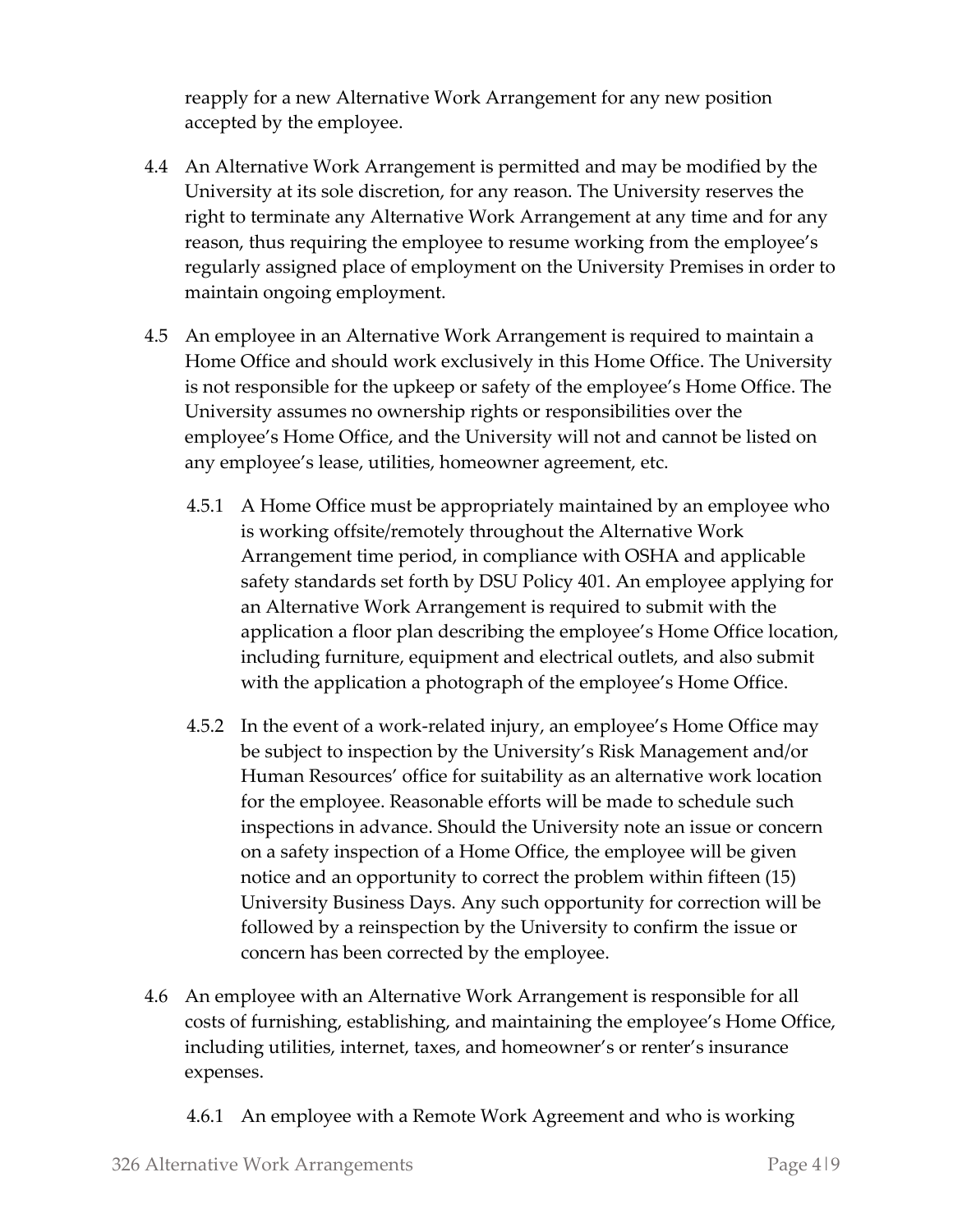remotely more than 60% of the time may be provided with a stipend of up to \$500 (taxable earnings) once every five years to use for the employee's personal maintenance of Home Office furniture (such as a desk, office chair, etc.).

- 4.6.2 This stipend does not affect an employee's ability to request equipment or other resources as reasonable accommodations under the Americans with Disabilities Act (ADA). Any ADA accommodation request should be submitted by the employee directly to Human Resources for review and response on behalf of the University.
- 4.7 An employee with an Alternative Work Arrangement may work with the employee's supervisor to submit a University cell phone reimbursement form, if the employee's cell phone will be the employee's primary form of phone communication with the University throughout the Alternative Work Arrangement time period.
- 4.8 The employee's department may, within its sole discretion, provide the employee under an approved Alternative Work Arrangement with basic equipment that the department deems essential for the employee to perform the employee's job duties and responsibilities from the employee's Home Office, such as computer hardware and software. Any such equipment is the sole and exclusive property of the University, including any equipment provided in accordance with the ADA, and is subject to the same business use restrictions as if it were used by the employee on University Premises. An employee may not move such equipment from the employee's Home Office, except as may be permitted by the University through written request to, and written approval from, the employee's supervisor. An employee shall be liable for the condition of University equipment beyond normal wear-and-tear.
	- 4.8.1 An employee with an Alternative Work Arrangement is expected to notify the employee's supervisor within twelve (12) hours of any University equipment failure or malfunction. In the event of such malfunction or failure, the department may, at its sole discretion, supply the employee with temporary use of alternative equipment or require that the employee return to work in-person and on University Premises.
	- 4.8.2 Equipment, supplies, and other property paid for and provided by the University to an employee for use in a Home Office is provided exclusively for the employee's use in providing remote services to the University. It may not be used by any non-employee, including an employee's household members or guests. Employees are financially responsible for, and are liable to the University for, any lost, stolen or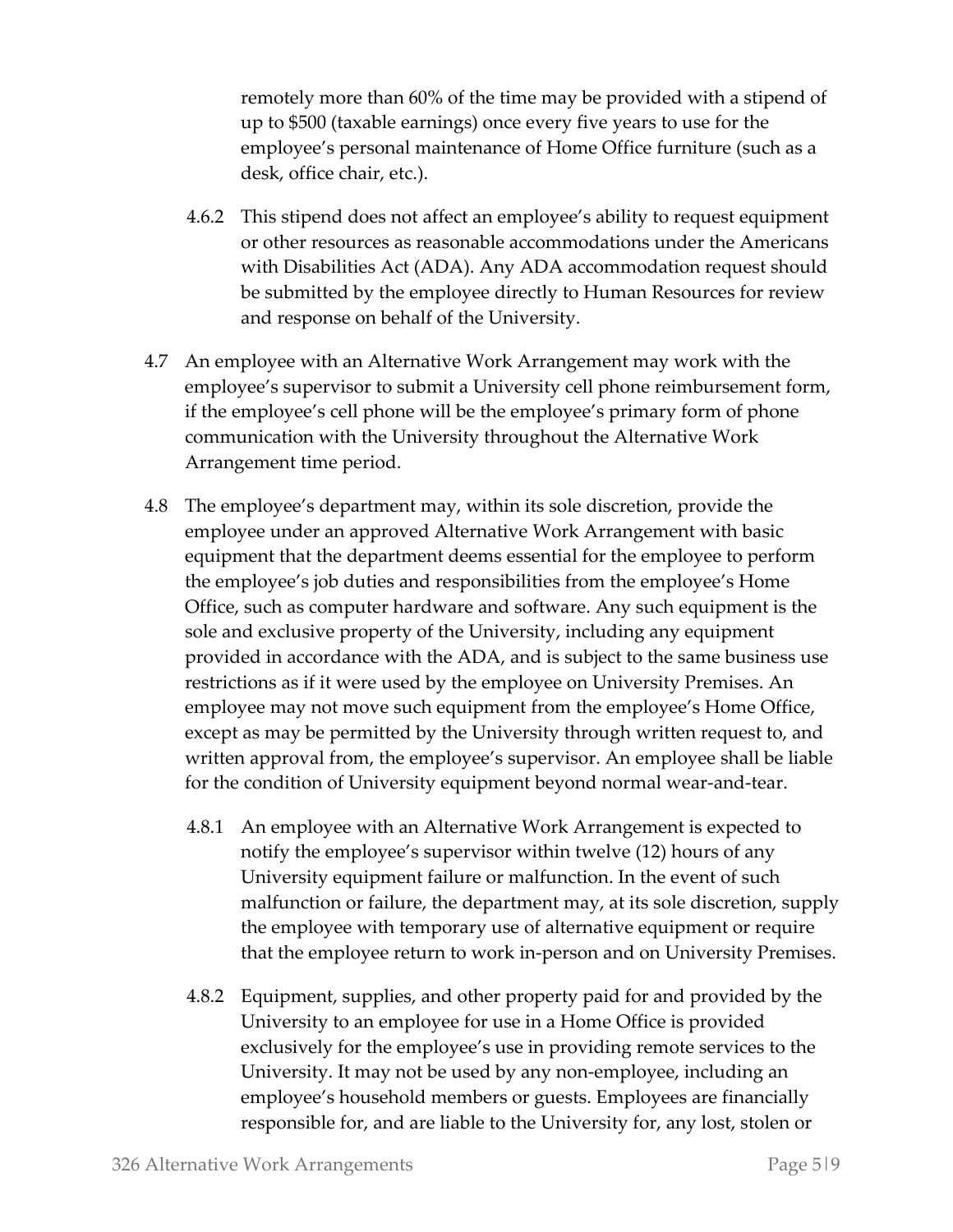damaged University property because of the employee's or any other person's negligence, misuse or abuse of the University's property while the employee is working offsite/remotely.

- 4.9 While periodic visits to University Premises by an employee with a Remote Work Agreement may be required by the University, an employee with a Remote Work Agreement is not guaranteed any form of designated campus office or work space.
- 4.10 A supervisor of an employee with an Alternative Work Arrangement is expected to check-in with the employee frequently on work documentation, project completion, and associated job duties. Such informal check-ins can occur in-person (if the employee works a percentage of time on University Premises each week as part of the Arrangement), via email, phone, or through virtual video conferencing. A formal virtual video conferencing check-in or inperson meeting check-in between the employee and supervisor is expected to occur on a monthly basis, similar to an in-person department staff meeting.
- 4.11 An employee with an Alternative Work Arrangement is expected to be accessible during the employee's designated work-at-home hours, as specified within the approved Alternative Work Arrangement, and as would be expected of the employee when working on University Premises. An employee remains responsible for meeting all deadlines, promptly responding to communications, and upholding high-quality work standards.
	- 4.11.1 A non-exempt staff employee with an Alternative Work Arrangement is required to utilize the University's timekeeping system to report daily work hours and submit time off requests, as if the employee is working on University Premises. See Policy 342: Payroll and Policy 352: Staff Compensation.
	- 4.11.2 An exempt staff employee with an Alternative Work Arrangement is required to utilize the University's timekeeping system to submit time off requests, as if the employee is working on University Premises.
		- 4.11.2.1 A supervisor may also require an exempt staff employee to utilize the University's timekeeping system to report daily work hours, as needed. Such a request will be documented with Human Resources as part of the Alternative Work Arrangement application process.
	- 4.11.3 An employee with an Alternative Work Arrangement does acknowledge and agree that compliance with the employee's designated work-at home hours is a fundamental component of the Alternative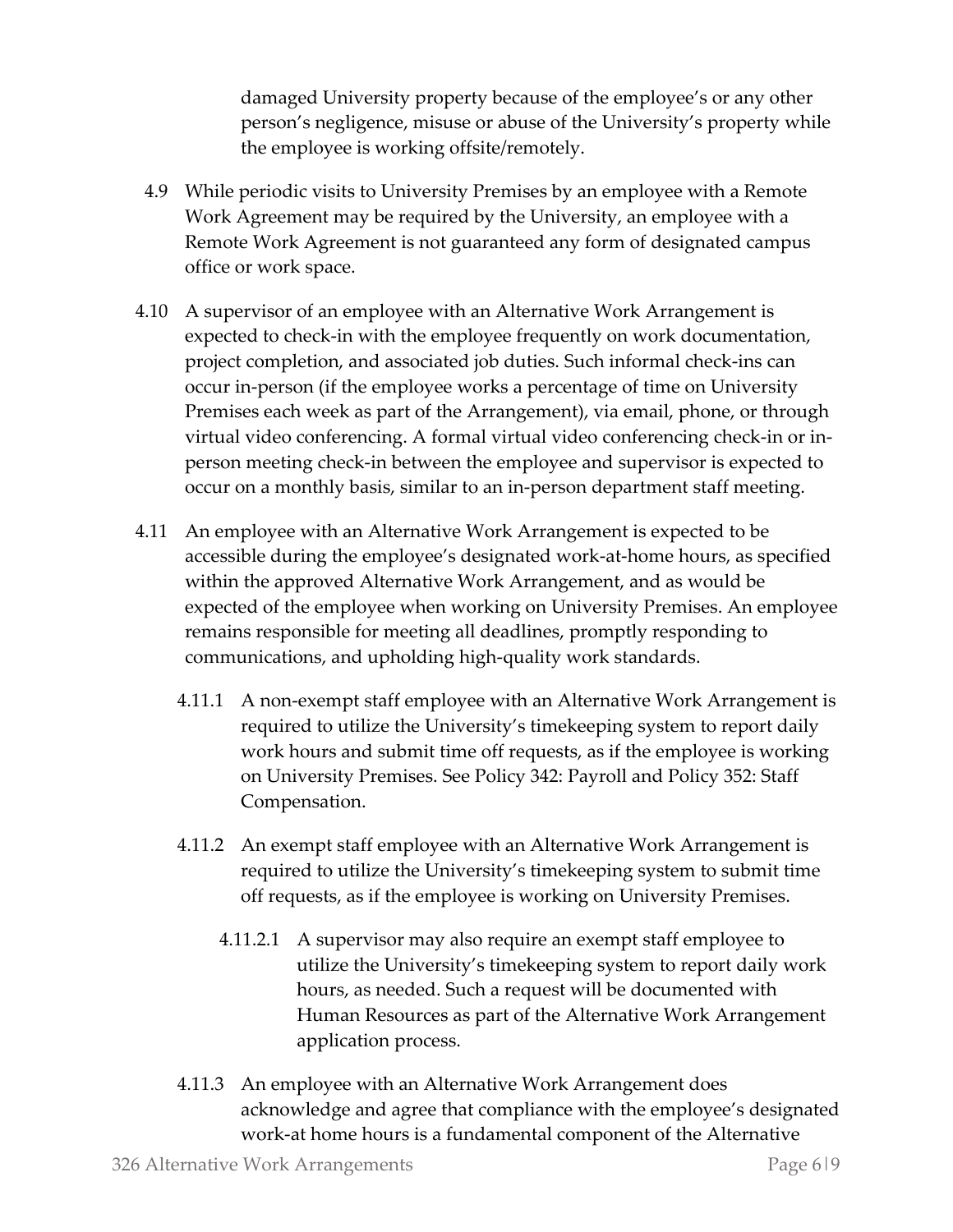Work Arrangement, requires prior written approval from the employee's supervisor to alter the designated work-at-home hours, and may only be amended upon mutual agreement by all signers of the Alternative Work Arrangement. Such changes to the employee's designated work-at-home hours will be emailed to Human Resources by the Division Head or Vice President, after all approvals have been secured.

- 4.12 In the event of the University's need to transition employees to remote work for a Temporary Work Adjustment, the University President may extend the period of the Temporary Work Adjustment on a semester-by-semester basis beyond this policy's definition of "Short-Term."
- 4.13 Upon leaving DSU employment, the equipment, supplies, and other property provided by the University to any employee with an Alternative Work Arrangement shall be returned to the employee's department either within two (2) business days of the University's request, upon the employee's termination of University employment, or on the expiration or revocation of the Alternative Work Arrangement, whichever date is earliest.

## **V. References**

- 5.1 DSU Policy 301: Personnel Definitions
- 5.2 DSU Policies 321-340 (Conditions of Employment)
- 5.3 DSU Policies 341-370 (Compensation and Benefits)
- 5.4 DSU Policy 372: Corrective and Disciplinary Action
- 5.5 DSU Policy 401: Environmental, Occupational Health, and Safety
- 5.6 DSU Policies 461-470 (Information Technology)
- 5.7 Fair Labor Standards Act: [https://www.dol.gov](https://www.dol.gov/)

#### **VI. Procedures**

- 6.1 DSU Human Resources will establish and maintain procedures and forms related to the implementation, approval, recordkeeping, and maintenance of any Alternative Work Arrangement.
- 6.2 Template copies of Alternative Work Arrangement applications are available on the DSU Human Resources' website, with the actual applications available upon request by the supervisor to Human Resources.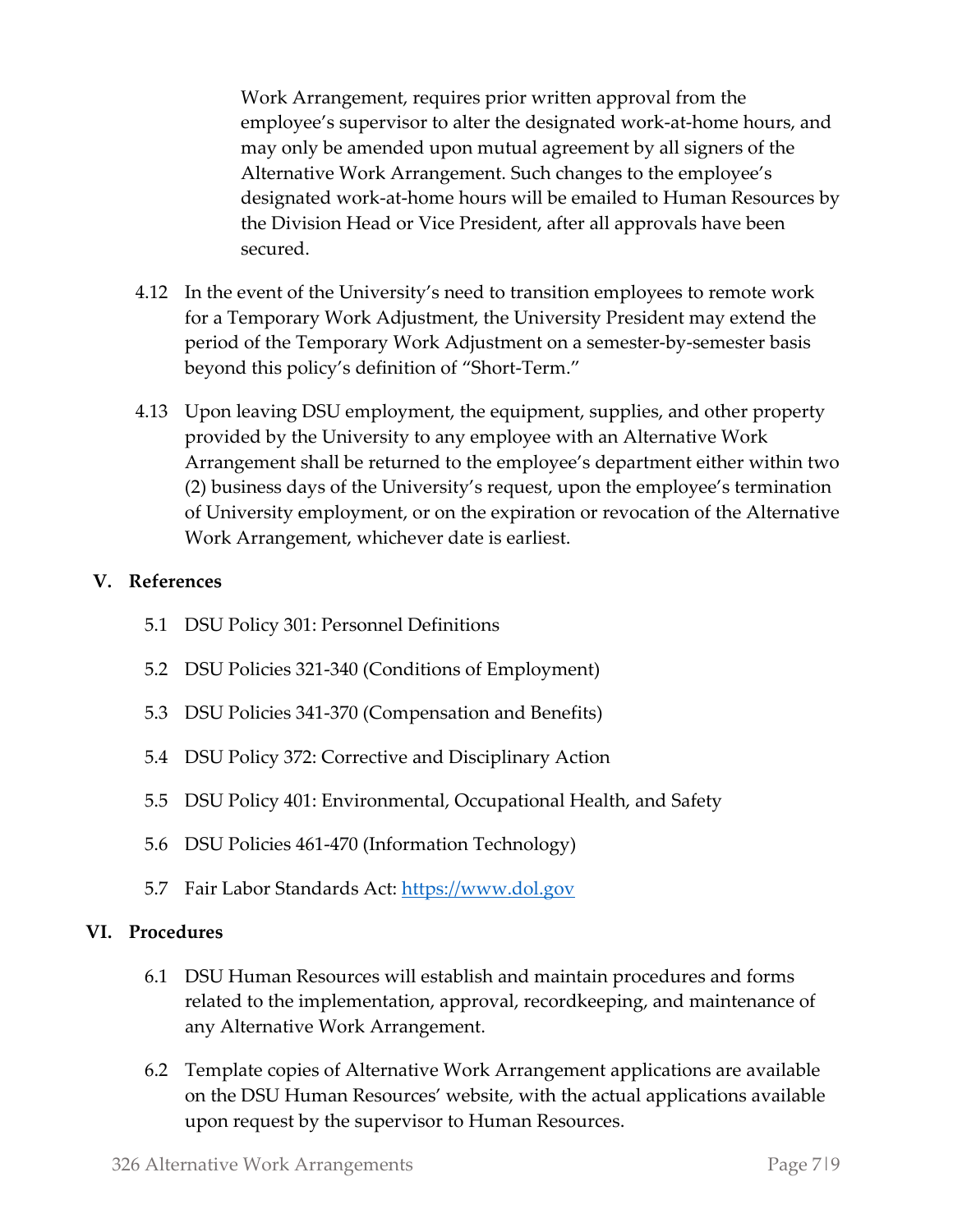- 6.2.1 A Flexible Work Arrangement Application is submitted by the supervisor and requires approval from the employee, department/division head, and Human Resources before taking effect.
- 6.2.2 A Temporary Work Adjustment Application varies in its submission and approval process, depending on the rationale and approval of the President's Cabinet for such work adjustments to be utilized by a broad number of University employees. Such applications will be made available to an employee and/or supervisor upon request from Human Resources and may be posted on the DSU Human Resources' website during the applicable time period.
- 6.2.3 A Remote Work Agreement Application is submitted by the supervisor and requires approval from the employee, department/division head, vice president, and Human Resources before taking effect.
- 6.3 A Remote Work Agreement is approved only on a six-month trial basis initially. During this six-month period, the employee, supervisor, and department evaluate if remote work is the best option for the employee and position beyond the trial period, with documentation collected through the formal monthly virtual video conference calls or in-person meetings. In the fifth month of the trial, the supervisor will send written confirmation to Human Resources regarding whether the Remote Work Agreement may continue through the duration of the year or whether it will end at the conclusion of the six-month trial period. Such written confirmation will be added to the application and employee's personnel file, with the employee being notified of the Agreement's continuation or termination.
- 6.4 An employee approved for a Remote Work Agreement will vacate the employee's office or workstation on University Premises within three (3) University Business Days of the Agreement being approved by Human Resources, thus allowing the office or workstation to be reassigned.
	- 6.4.1 Thereafter, should the employee need to work occasionally on University Premises, a Remote Work Agreement employee will work with the employee's supervisor to identify a temporary workspace on University Premises, be it within an available office cubicle, a reserved conference room, etc.
	- 6.4.2 An employee with an Alternative Work Arrangement shall report to the University when operational needs require and/or at the employee's supervisor's request. The employee will be given as much advance notice as is feasible under the circumstances presented.